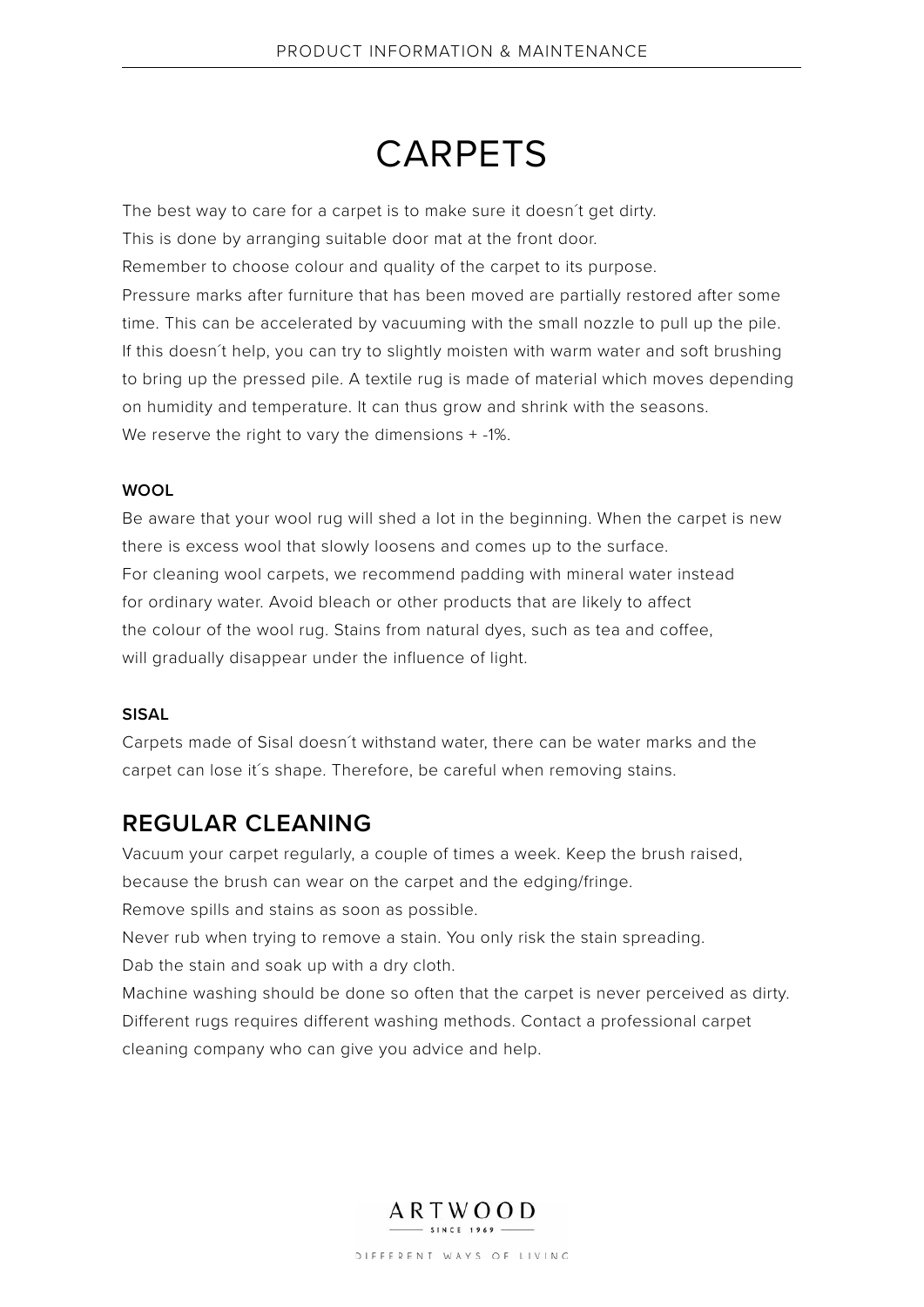## **REMOVE STAINS**

Dilute the stain with lukewarm water and soak up. If this is not enough, a white cloth can be moisten with lukewarm water and a few drops of detergent.

Dab and then soak up with dry cloth.

If the stain is dry, try vacuuming or scraping off the dirt first. Brush up the carpet pile where the stain has been while the carpet is still damp.

Feel free to use a hair dryer on low heat as the fibers regain their shape more easily. For sisal rugs you should only moisten the cloth and bathe dry, as they cannot withstand even a small amount of water.

**NOTE!** always try on a hidden surface of the carpet to check the colour fastness. Let the test surface dry completely before reviewing it. If the colour of the test surface changes, do not use the product on the rest of the carpet.

**TYPE OF STAIN:** Food and beverage stains, wine and coffee.

- 1. Spray Vanish Oxi Action Powerspray Sofa & Rug directly on the stain and bathe gently.
- 2. Let the spray work for 1-5 minutes and then wash as usual.
- 3. Severe stains may require two treatments.
- 4. Finish with clean water. Soak up and brush up the carpet and dry by using a hair dryer on low heat to help the fibers regain their shape more easily.

## **TYPE OF SPOT:** Stearin, chewing gum.

- 1. Vacuum the carpet around the stain.
- 2. Cool the stain with cooling spray or with ice cubes in a plastic bag.
- 3. Chop the stearin/chewing gum and lift it up. Carefully drip some solvent on the surface. Wait a few minutes and then remove the remaining wax/chewing gum. Remove any residue with a white cloth dampened with solvent.



DIFFERENT WAYS OF LIVING